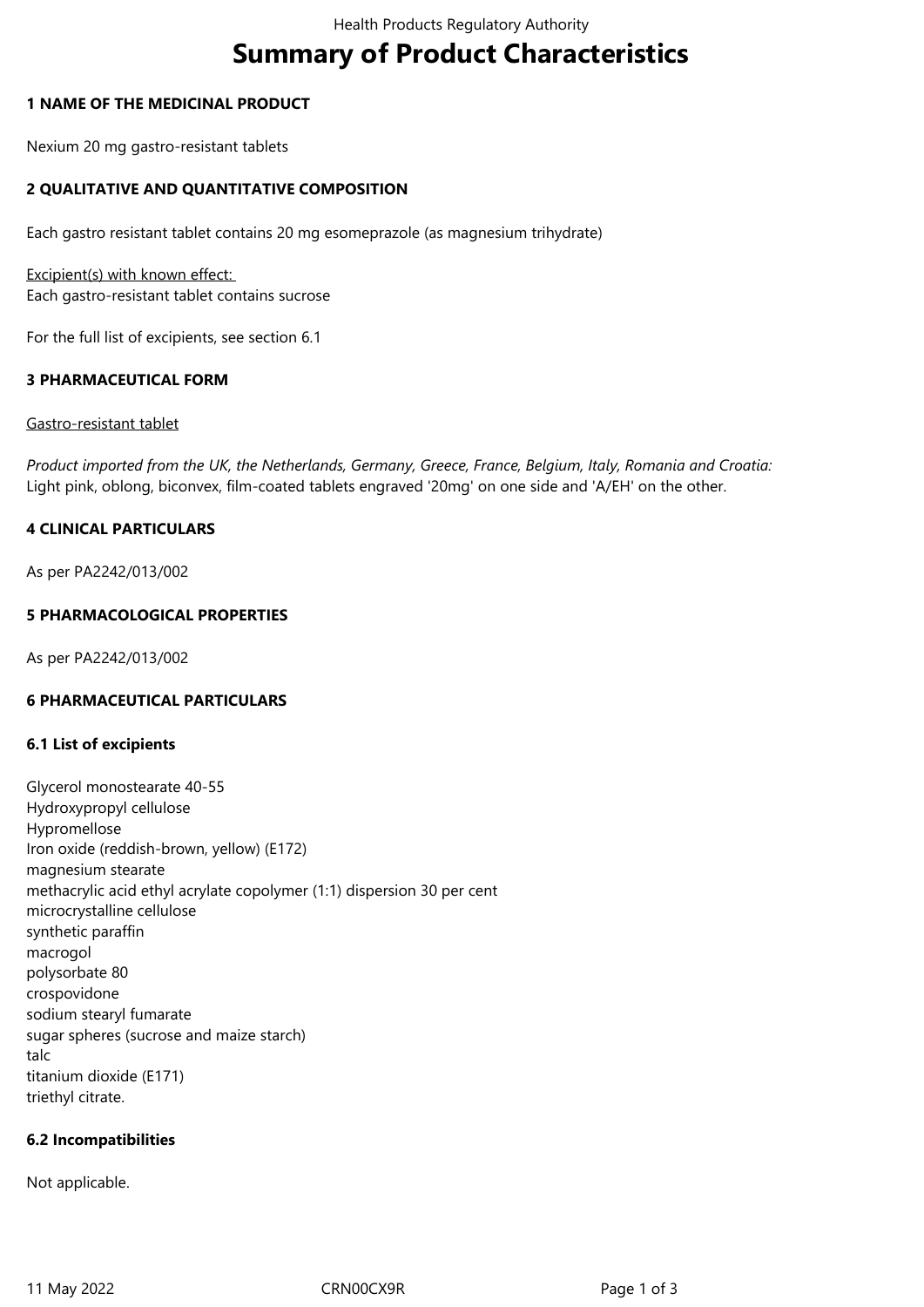#### **6.3 Shelf life**

The shelf-life expiry date of this product is the date shown on the container and outer package of the product on the market in the country of origin.

# **6.4 Special precautions for storage**

Do not store above 30 °C. Store in the original package (blister) in order to protect from moisture.

# **6.5 Nature and contents of container**

Blister or wallet packs of 28, 30 or 56 Tablets. Not all pack sizes may be marketed.

# **6.6 Special precautions for disposal and other handling**

No special requirements for disposal.

# *Administration through gastric tube:*

1. Put the tablet into an appropriate syringe and fill the syringe with approximately 25 mL water and approximately 5 mL air. For some tubes, dispersion in 50 mL water is needed to prevent the pellets from clogging the tube.

2. Immediately shake the syringe for approximately 2 minutes to disperse the tablet.

- 3. Hold the syringe with the tip up and check that the tip has not clogged.
- 4. Attach the syringe to the tube whilst maintaining the above position.

5. Shake the syringe and position it with the tip pointing down. Immediately inject 5-10 mL into the tube. Invert the syringe after injection and shake (the syringe must be held with the tip pointing up to avoid clogging of the tip).

6. Turn the syringe with the tip down and immediately inject another 5-10 mL into the tube. Repeat this procedure until the syringe is empty.

7. Fill the syringe with 25 mL of water and 5 mL of air and repeat step 5 if necessary to wash down any sediment left in the syringe. For some tubes, 50 mL water is needed.

# **7 PARALLEL PRODUCT AUTHORISATION HOLDER**

PCO Manufacturing Ltd. Unit 10, Ashbourne Business Park Rath Ashbourne Co. Meath Ireland

#### **8 PARALLEL PRODUCT AUTHORISATION NUMBER**

PPA0465/083/001

# **9 DATE OF FIRST AUTHORISATION/RENEWAL OF THE AUTHORISATION**

Date of first authorisation: 08 February 2002

Date of last renewal: 08 February 2007

# **10 DATE OF REVISION OF THE TEXT**

11 May 2022 CRN00CX9R Page 2 of 3